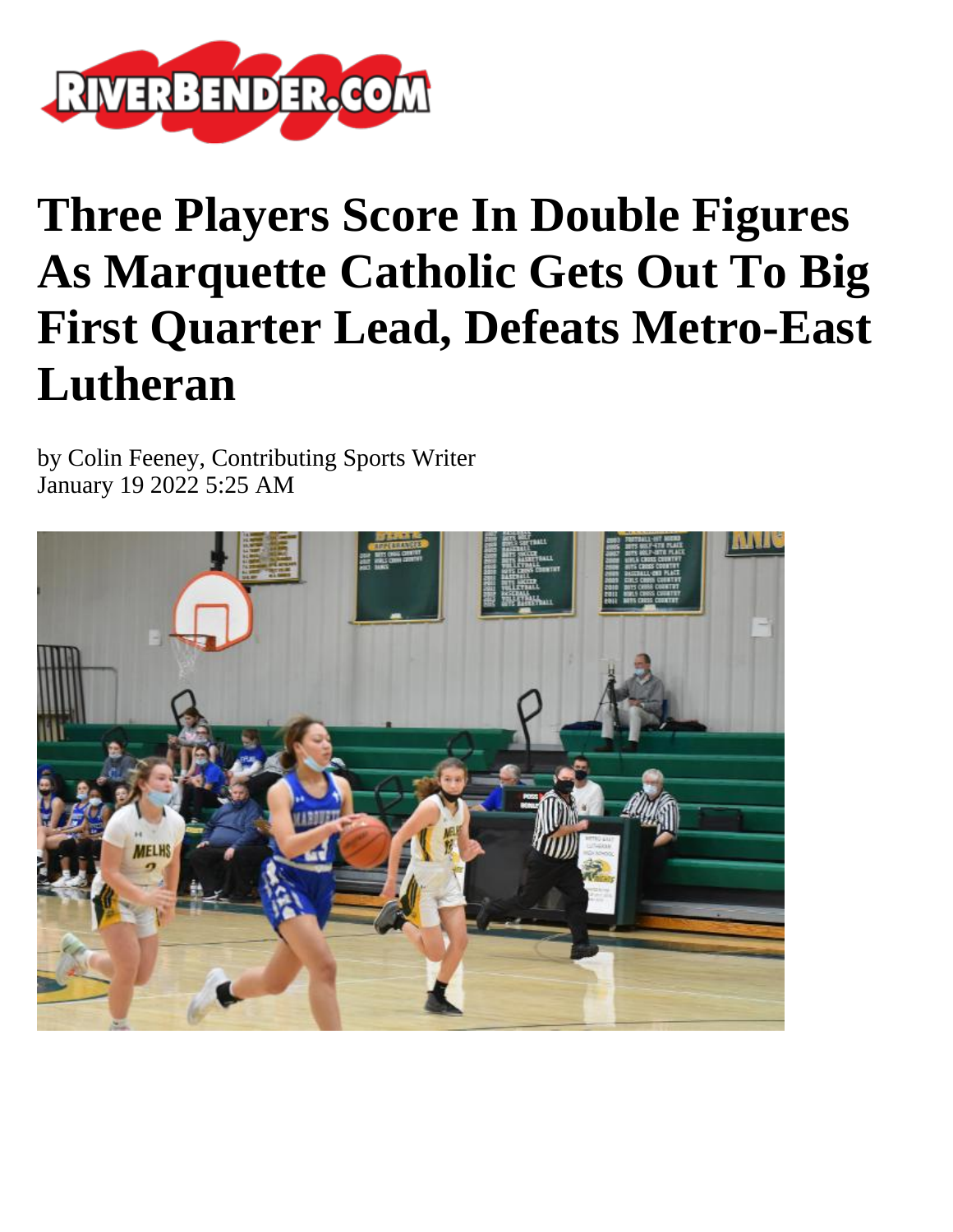EDWARDSVILLE - Marquette Catholic jumped out to a big first-quarter lead as three players scored in double figures in the Explorers' 68-18 win over Metro-East Lutheran in a Gateway Metro Conference girls basketball game played Tuesday night at Hooks Gym.

The game was played in a virtually empty gym due to COVID-19 restrictions at Metro-East, but Marquette was able to get out in front early over a young Knights team and led all the way through.

"It was good," said Explorers' head coach Lee Green, who recently won his 100th career game at Marquette. "Metro-East Lutheran isn't allowing visiting team fans, so it was pretty dead from the start. But the girls brought their own energy, we jumped on them from the start and we wrapped it up by the middle of the second quarter."

It's a very young Metro-East team, with only one senior on the roster, but the Knights kept hanging in there and played hard for the entire 32 minutes.

"They play hard, and Rob (Stock, the Knights' head coach) does a good job with them. They're just young."

Marquette is playing very well, and have won nine of their last 10 games, which included Green's 100th career win over Belleville Althoff Catholic at home on Jan. 13 63-32, and have done well with a big number of upperclassmen on the roster.

"We're playing well, the girls are clicking," Green said. "We've got seven seniors and four juniors, so we're definitely an upperclassman team."

Green is also excited about the formation of the Gateway Metro Conference, which also consists of Father McGivney Catholic, Maryville Christian and Bunker Hill, and adds on Centralia Christ Our Rock Lutheran for the 2022-23 school year.

"It's going to be good," Green said. "I'm excited about it."

The Explorers started the game off by leading after the first quarter 15-2, then expanded the lead to 38-7 at halftime and to 52-13 after three quarters. Marquette outscored the Knights in the fourth quarter 16-5 to make the final 68-18 margin.

Chloe White led the Explorers with 19 points, with both Alyssa Powell and Abby Williams scoring 11 points, Megan Meyer had seven points, Kamryn Fandrey scored six